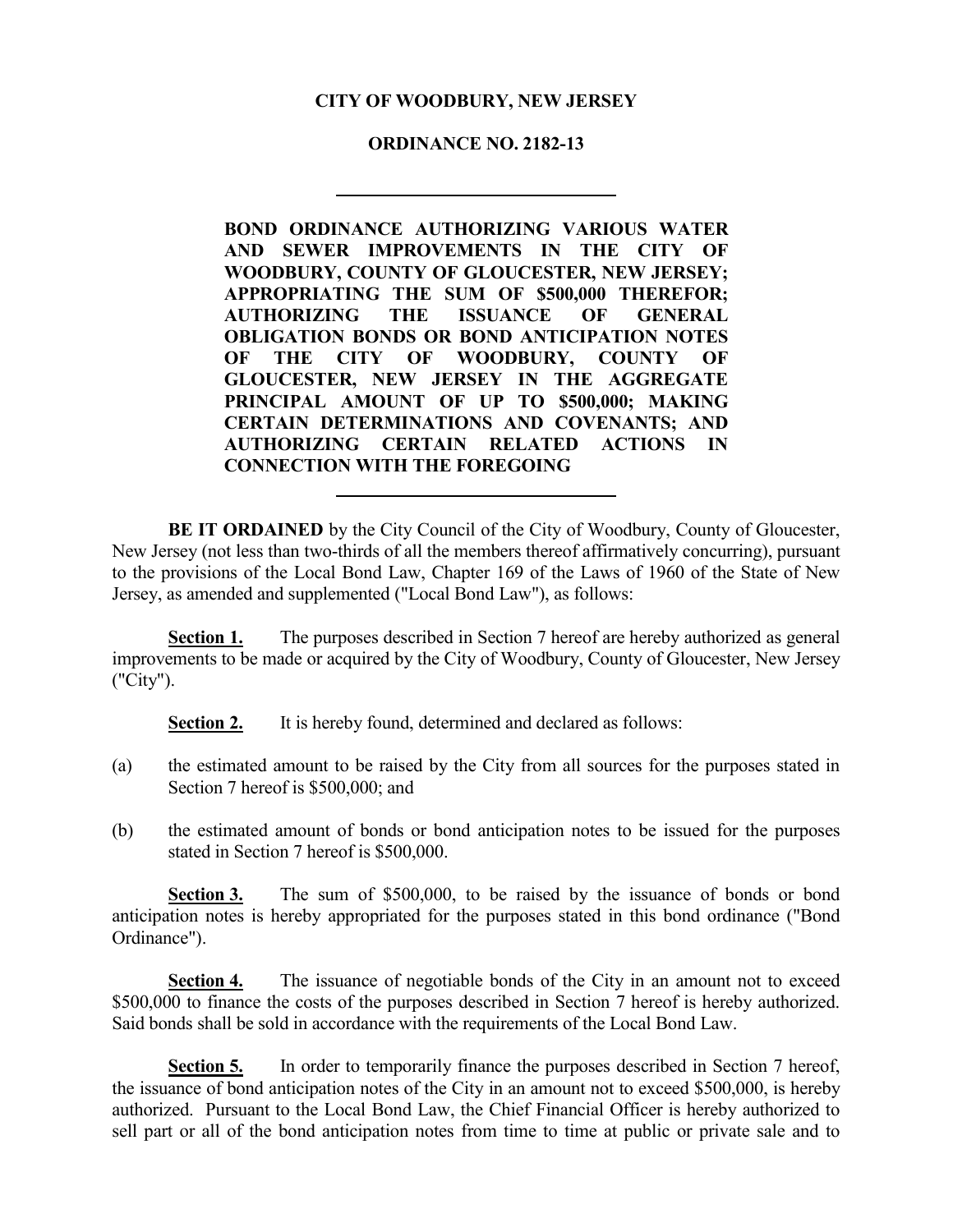deliver the same to the purchasers thereof upon receipt of payment of the purchase price plus accrued interest from their date to delivery thereof. The Chief Financial Officer is hereby directed to report in writing to the governing body at the meeting next succeeding the date when any sale or delivery of the bond anticipation notes pursuant to this Bond Ordinance is made. Such report must include the amount, the description, the interest rate and the maturity schedule of the bond anticipation notes sold, the price obtained and the name of the purchaser.

**Section 6.** The amount of the proceeds of the obligations authorized by this Bond Ordinance which may be used for the payment of interest on such obligations, accounting, engineering, legal fees and other items as provided in Section 20 of the Local Bond Law, *N.J.S.A.* 40A:2-20, shall not exceed the sum of \$100,000.

**Section 7.** The improvements hereby authorized and the purposes for which said obligations are to be issued; the estimated costs of each said purpose; the amount of down payment for each said purpose; the maximum amount obligations to be issued for each said purpose and the period of usefulness of each said purpose within the limitations of the Local Bond Law are as follows:

|    | <b>Purpose/Improvement</b>                                                                                                                                                                                                                                                                         | <b>Estimated</b><br><b>Total Cost</b> | Down<br><b>Payment</b> | <b>Amount of</b><br><b>Obligations</b> | Period of<br><b>Usefulness</b> |
|----|----------------------------------------------------------------------------------------------------------------------------------------------------------------------------------------------------------------------------------------------------------------------------------------------------|---------------------------------------|------------------------|----------------------------------------|--------------------------------|
| A. | Rehabilitation and Relining of Sewer<br>Mains throughout the City, together<br>with the acquisition of all materials<br>and equipment and completion of all<br>work necessary therefor or related<br>thereto, all as more particularly<br>described in the plans on file with the<br>City Engineer | \$500,000                             | \$0                    | \$500,000                              | 40 years                       |

**Section 8.** The average period of useful life of the several purposes for the financing of which this Bond Ordinance authorizes the issuance of bonds or bond anticipation notes, taking into consideration the respective amounts of bonds or bond anticipation notes authorized for said several purposes, is not less than 40 years.

**Section 9.** Grants or other monies received from any governmental entity, if any, will be applied to the payment of, or repayment of obligations issued to finance, the costs of the purposes described in Section 7 above.

**Section 10.** The supplemental debt statement provided for in Section 10 of the Local Bond Law, *N.J.S.A.* 40A:2-10, was duly filed in the office of the Clerk prior to the passage of this Bond Ordinance on first reading and a complete executed duplicate original thereof has been filed in the Office of the Director of the Division of Local Government Services in the Department of Community Affairs of the State of New Jersey. The supplemental debt statement shows that the gross debt of the City, as defined in Section 43 of the Local Bond Law, *N.J.S.A.* 40A:2-43, is increased by this Bond Ordinance by \$500,000.

**Section 11.** The full faith and credit of the City are irrevocably pledged to the punctual payment of the principal of and interest on the bonds or bond anticipation notes authorized by this Bond Ordinance and, to the extent payment is not otherwise provided, the City shall levy *ad*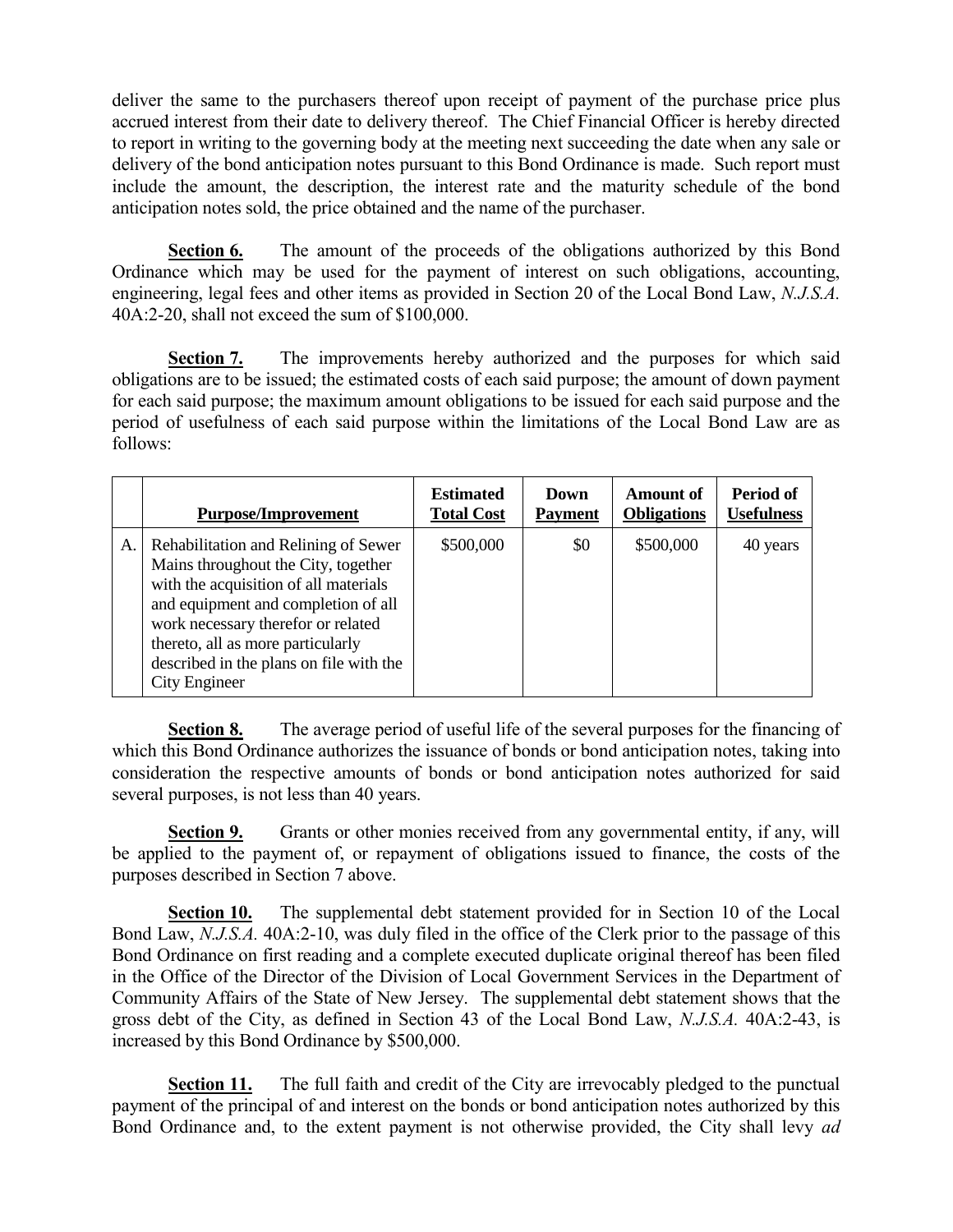*valorem* taxes on all taxable real property without limitation as to rate or amount for the payment thereof.

**Section 12.** The applicable Capital Budget is hereby amended to conform with the provisions of this Bond Ordinance to the extent of any inconsistency therewith, and the resolution promulgated by the Local Finance Board showing full detail of the amended Capital Budget and Capital Program as approved by the Director of the Division of Local Government Services, is on file with the Clerk and available for inspection.

**Section 13.** The City hereby declares its intent to reimburse itself from the proceed of the bonds or bond anticipation notes authorized by this Bond Ordinance pursuant to Income Tax Regulation Section 1.150-2(e), promulgated under the Internal Revenue Code of 1986, as amended ("Code") for "original expenditures", as defined in Income Tax Regulation Section 1.150-2(c)(2), made by the City prior to the issuance of such bonds or bond anticipation notes.

**Section 14.** The City hereby covenants as follows:

(a) it shall take all actions necessary to ensure that the interest paid on the bonds or bond anticipation notes is exempt from the gross income of the owners thereof for federal income taxation purposed, and will not become a specific item of tax preference pursuant to Section 57(a)(5) of the Code;

(b) it will not make any use of the proceeds of the bonds or bond anticipation notes or do or suffer any other action that would cause the bonds or bond anticipation notes to be "arbitrage bonds" as such term is defined in Section 148(a) of the Code and the Regulations promulgated thereunder;

(c) it shall calculate or cause to be calculated and pay, when due, the rebatable arbitrage with respect to the "gross proceeds" (as such terms is used in Section 148(f) of the Code) of the bonds or bond anticipation notes;

(d) it shall timely file with the Ogden, Utah Service Center of the Internal Revenue Service, such information report or reports as may be required by Sections 148(f) and 149(e) of the Code; and

(e) it shall take no action that would cause the bonds or bond anticipation notes to be "federally guaranteed" within the meaning of Section 149(b) of the Code.

**Section 15.** The improvements authorized hereby are not current expenses and are improvements that the City may lawfully make. No part of the cost of the improvements authorized hereby has been or shall be specially assessed on any property specially benefited thereby.

**Section 16.** All ordinances, or parts of ordinances, inconsistent herewith are hereby repealed to the extent of such inconsistency.

**Section 17.** In accordance with the Local Bond Law, this Bond Ordinance shall take effect twenty (20) days after the first publication thereof after final passage.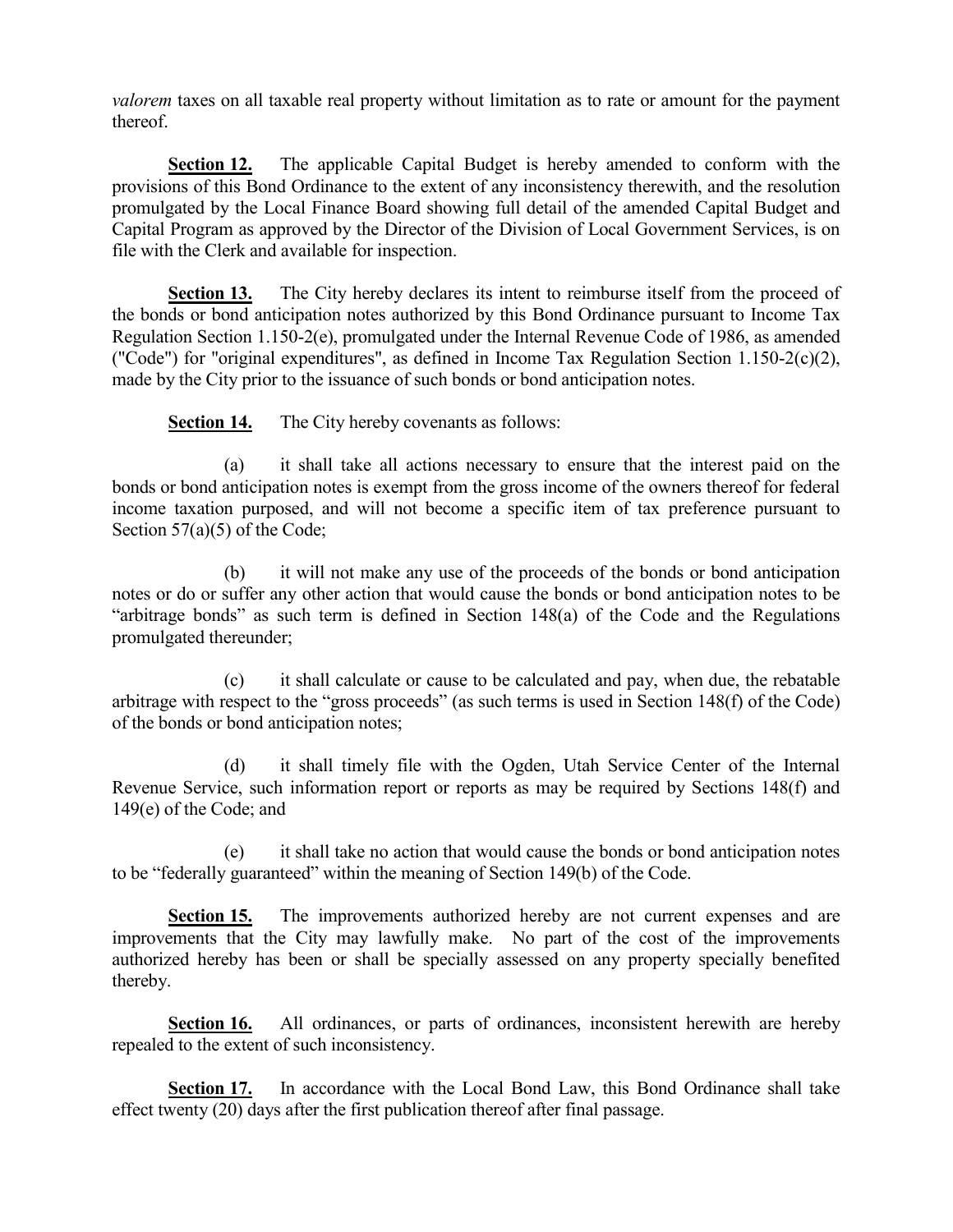**THE FOREGOING** was introduced by the City Council of the City of Woodbury at a regular meeting held on May 14, 2013. This Ordinance will be considered for adoption at final reading and public hearing to be held on June 11, 2013 at 7:30 p.m. or at such time as may be determined and announced, in City Hall, Council Chambers, 33 Delaware Street, Woodbury, New Jersey, at which time and place all persons interested will be given the opportunity to be heard concerning said Ordinance. During the time prior to and up to and including the date of such meeting, copies of said Ordinance will be made available at the City Clerk's Office without charge to the members of the general public who may request same.

> WILLIAM H. FLEMING, Jr., President of Council

\_\_\_\_\_\_\_\_\_\_\_\_\_\_\_\_\_\_\_\_\_\_\_\_\_\_\_\_\_\_\_\_

Attest:

ROY DUFFIELD, City Clerk

Approved:

WILLIAM J. VOLK, Mayor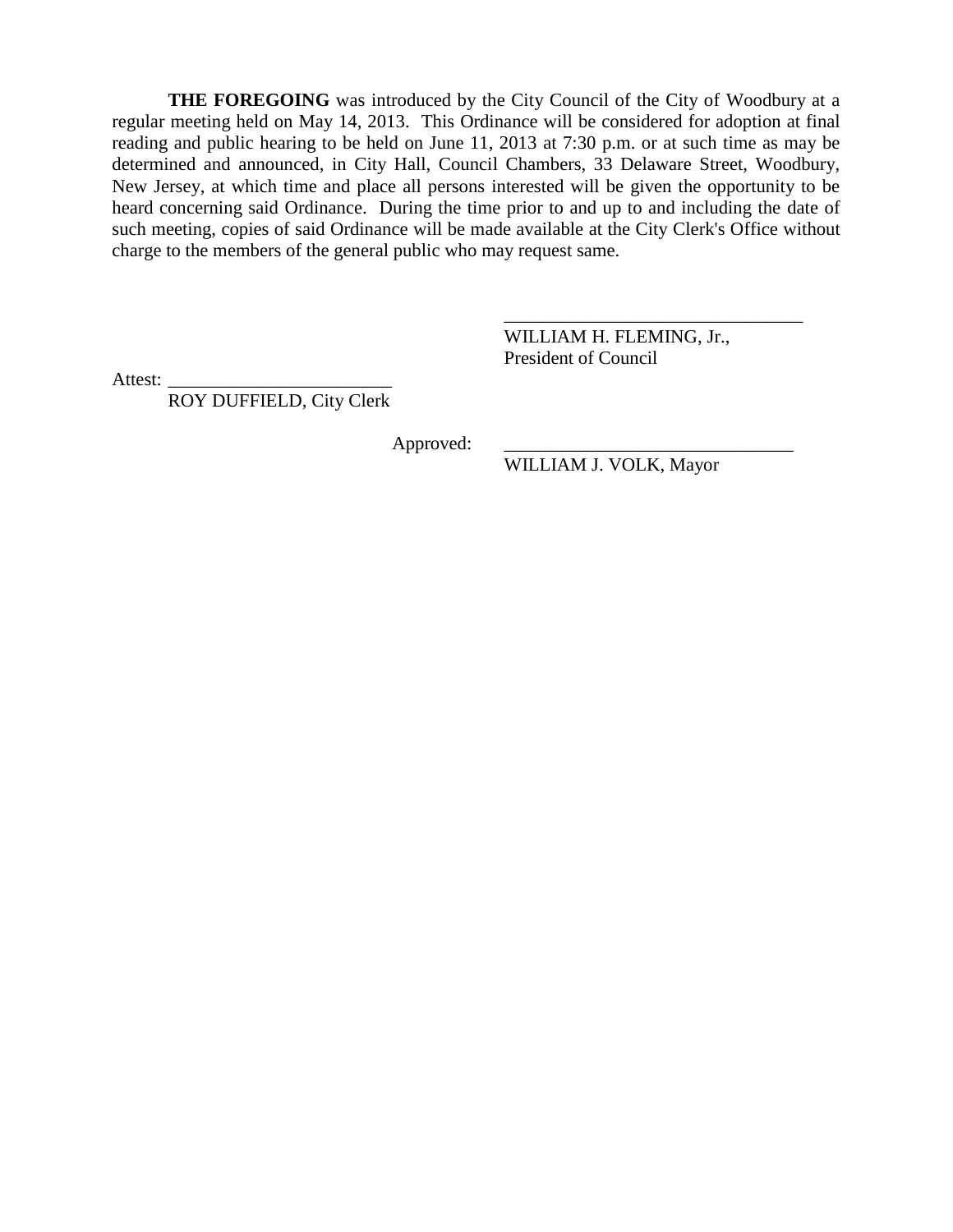### **Notice of Pending Bond Ordinance and Summary.**

The bond ordinance, the summary terms of which are included herein, was introduced and passed upon first reading at a meeting of the City Council of the City of Woodbury, in the County of Gloucester, State of New Jersey, on May 14, 2013. It will be further considered for final passage, after public hearing thereon, at a meeting of the City Council to be held at the Woodbury City Hall, 33 Delaware Street, Woodbury, New Jersey on June 11, 2013 at 7 o'clock P.M. During the week prior to and up to and including the date of such meeting copies of the full ordinance will be available at no cost and during regular business hours, at the City Clerk's office for the members of the general public who shall request the same. The summary of the terms of such bond ordinance follows:

Title: **BOND ORDINANCE AUTHORIZING VARIOUS WATER AND SEWER IMPROVEMENTS IN THE CITY OF WOODBURY, COUNTY OF GLOUCESTER, NEW JERSEY; APPROPRIATING THE SUM OF \$500,000 THEREFOR; AUTHORIZING THE ISSUANCE OF GENERAL OBLIGATION BONDS OR BOND ANTICIPATION NOTES OF THE CITY OF WOODBURY, COUNTY OF GLOUCESTER, NEW JERSEY IN THE AGGREGATE PRINCIPAL AMOUNT OF UP TO \$500,000; MAKING CERTAIN DETERMINATIONS AND COVENANTS; AND AUTHORIZING CERTAIN RELATED ACTIONS IN CONNECTION WITH THE FOREGOING**

|    | <b>Purpose/Improvement</b>                                                                                                                                                                                                                                                                         | <b>Estimated</b><br><b>Total Cost</b> | Down<br><b>Payment</b> | <b>Amount of</b><br><b>Obligations</b> | Period of<br><b>Usefulness</b> |
|----|----------------------------------------------------------------------------------------------------------------------------------------------------------------------------------------------------------------------------------------------------------------------------------------------------|---------------------------------------|------------------------|----------------------------------------|--------------------------------|
| A. | Rehabilitation and Relining of Sewer<br>Mains throughout the City, together<br>with the acquisition of all materials<br>and equipment and completion of all<br>work necessary therefor or related<br>thereto, all as more particularly<br>described in the plans on file with the<br>City Engineer | \$500,000                             | \$0                    | \$500,000                              | 40 years                       |

| Appropriation:                    | \$500,000 |
|-----------------------------------|-----------|
| <b>Bonds/Notes Authorized:</b>    | \$500,000 |
| Grants (if any) Appropriated: \$0 |           |
| Section 20 Costs:                 | \$100,000 |
| Useful Life:                      | 40 years  |

# ROY DUFFIELD, City Clerk

This Notice is published pursuant to *N.J.S.A.* 40A:2-17.